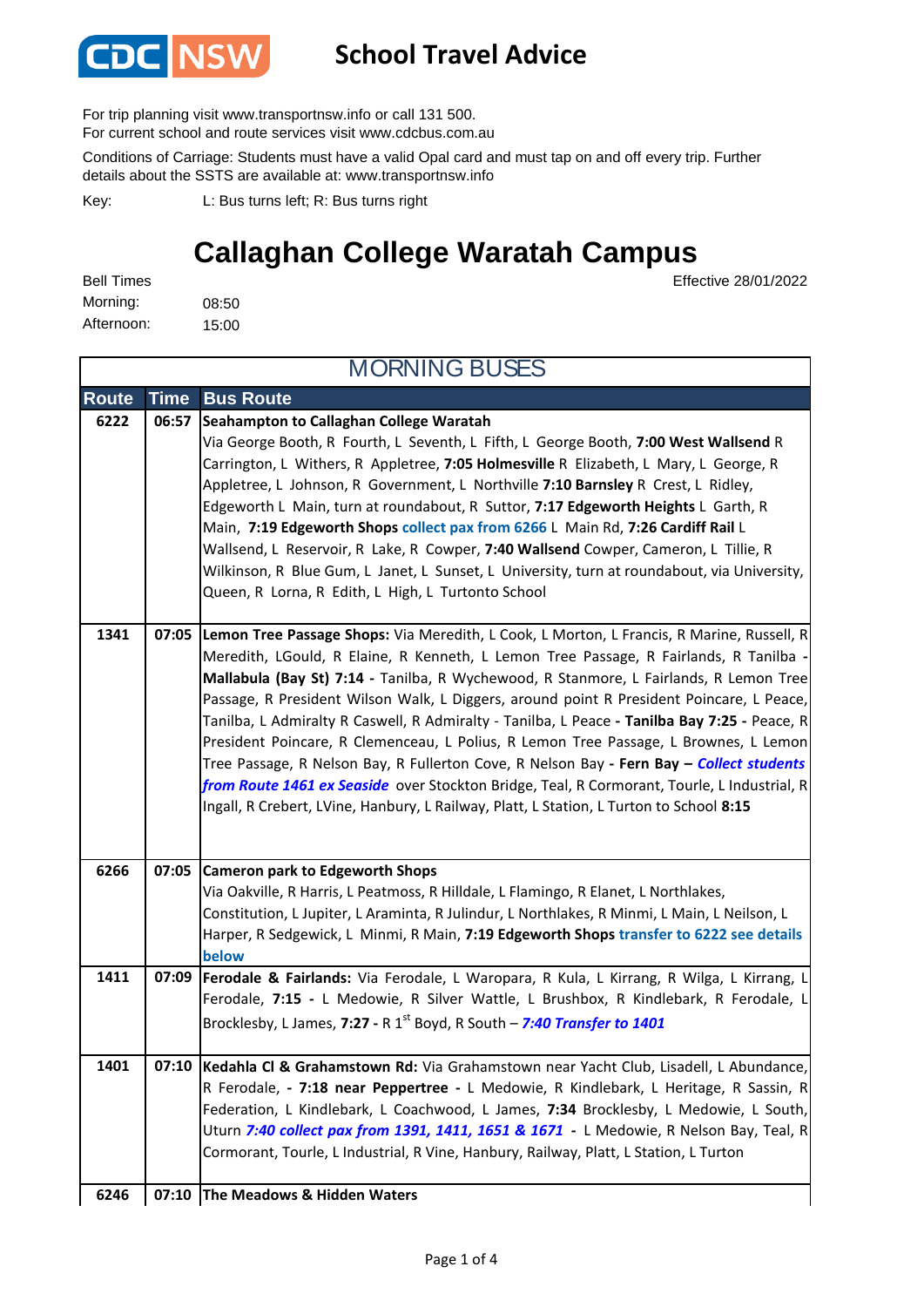| <b>CDC NSW</b> |       | <b>School Travel Advice</b>                                                                                                                                                                                                                                                                                                                                                                                                                                                                                                           |
|----------------|-------|---------------------------------------------------------------------------------------------------------------------------------------------------------------------------------------------------------------------------------------------------------------------------------------------------------------------------------------------------------------------------------------------------------------------------------------------------------------------------------------------------------------------------------------|
|                |       | via Walter, L Phoenix, R Wayaba, Leneghans, L Minmi, R Britannia, R County Hidden<br>Waters L Waterside, R Discovery, R Kingfisher, County, L Britannia, R Minmi, L Maryland, L<br>Callan transfer to 6268 see details below                                                                                                                                                                                                                                                                                                          |
| 1651           |       | 07:12   From Medowie Via Kirrang near Fisher, Federation, 7:16 R Sassin, L Heritage, L Kindlebark,                                                                                                                                                                                                                                                                                                                                                                                                                                    |
|                |       | 7:23 L Laurina, L Coachwood, L Kindlebark, L James, 7:31 L 1 <sup>st</sup> Boyd, South - 7:40 transfer<br>to 1401                                                                                                                                                                                                                                                                                                                                                                                                                     |
| 1391           |       | 07:13 From Medowie Via Lisadell near Kedahal, L Fairlands, R Ferodale, L Kirrang, L Kula, 7:19                                                                                                                                                                                                                                                                                                                                                                                                                                        |
|                |       | near Court, L Evans, R Abercrombie, R Ryan, L Lewis, R Fisher, L Kirrang, 7:33 R Medowie, L                                                                                                                                                                                                                                                                                                                                                                                                                                           |
|                |       | South, Uturn - 7:40 transfer to 1401                                                                                                                                                                                                                                                                                                                                                                                                                                                                                                  |
| 1221           | 07:15 | Seaham Rd & Brandy Hill Dr: Via Seaham Rd - Seaham Shops 7:20 - Collect students from<br>Sheltons Via Seaham, L Dixon, L Clarence Town, L Brandy Hill, R Seaham, R Port Stephens, L<br>Glenelg, L Sturgeon - Raymond Terrace 7:48 - Sturgeon, R William, R Adelaide, R Pacific<br>Hwy, L Maitland, R Wallsend, Sandgate, L Main, L University off ramp, R University, L Blue<br>Gum, L Janet, L Sunset, L University, 360 degree turn at roundabout, University, Queen, R<br>Lorna, R Bridge, L High, R High, R Turton to School 8:22 |
| 6270           | 07:15 | Minmi & Nikkinba Ridge                                                                                                                                                                                                                                                                                                                                                                                                                                                                                                                |
|                |       | Via Woodford, R Minmi Nikkinba Ridge R Bottlebrush, R Churnwood, Maryland, L Callan                                                                                                                                                                                                                                                                                                                                                                                                                                                   |
|                |       | transfer to 6268 see details below                                                                                                                                                                                                                                                                                                                                                                                                                                                                                                    |
| 6268           | 07:30 | The Outlook, The Sanctuary & Maryland to Callaghan College Waratah                                                                                                                                                                                                                                                                                                                                                                                                                                                                    |
|                |       | <b>The Outlook</b>                                                                                                                                                                                                                                                                                                                                                                                                                                                                                                                    |
|                |       | via Brookfield, R Arbour, R Brookfield, L Minmi The Sanctuary L Kurraka, R Tibin, R                                                                                                                                                                                                                                                                                                                                                                                                                                                   |
|                |       | Awabakal, L Minmi, L Maryland, L Callan - collect pax from 6246 & 6270 - L Maryland, R                                                                                                                                                                                                                                                                                                                                                                                                                                                |
|                |       | Boundary, R Warkworth, L Tillegra, R Berwick, L Boundary, R Sandycroft, R Seaton, L                                                                                                                                                                                                                                                                                                                                                                                                                                                   |
|                |       | Wyndrow, L McNaughton, R Maryland, L Minmi, R Macquarie, Irrawang, L Kokera, L<br>Cowper, R Metcalfe, Elermore, R Cambronne, L Dangerfield, L McCaffery, L Lookout,                                                                                                                                                                                                                                                                                                                                                                   |
|                |       | Croudace, R Russell, Lambton, L Turton, L Young R Orlando, L Griffith, R Lambton, L                                                                                                                                                                                                                                                                                                                                                                                                                                                   |
|                |       | Coolimin, Bridges, R High, R Turton to School                                                                                                                                                                                                                                                                                                                                                                                                                                                                                         |
|                |       |                                                                                                                                                                                                                                                                                                                                                                                                                                                                                                                                       |
| 1671           |       | 07:31 From Medowie Via South near Medowie, R Championship, L Lakewood, R South, L Sylvan,                                                                                                                                                                                                                                                                                                                                                                                                                                             |
|                |       | R South - 7:40 transfer to 1401                                                                                                                                                                                                                                                                                                                                                                                                                                                                                                       |
| 1461           | 07:40 | Nelson Bay Rd & Seaside Bvd: via Seaside, L Norfolk, L Dune, R Seaside, L Nelson Bay, at                                                                                                                                                                                                                                                                                                                                                                                                                                              |
|                |       | Bay Way transfer students to 1341, Teal, R Cormorant, Tourle, L Industrial, R Woodstock,                                                                                                                                                                                                                                                                                                                                                                                                                                              |
|                |       | L Bull at Hunter Christian transfer to & from 1431                                                                                                                                                                                                                                                                                                                                                                                                                                                                                    |
| 1431           | 07:42 | Nelson Bay Rd & Fullerton St: Via Fullerton, L Hunter - General Washington Hotel 7:48 - L                                                                                                                                                                                                                                                                                                                                                                                                                                             |
|                |       | Mitchell, L Clyde, R Douglas, L Monmouth, R Roxburgh, R Hereford, L Douglas, R Flint, L                                                                                                                                                                                                                                                                                                                                                                                                                                               |
|                |       | Dunbar, L Griffith, R Fullerton, L Nelson Bay, Teal, R Cormorant, Tourle, L Industrial, R                                                                                                                                                                                                                                                                                                                                                                                                                                             |
|                |       | Woodstock, L Bull -L Industrial, L Werribee, Maude, L Prince, R Bridge, L High, R Turton to<br>School 8:24                                                                                                                                                                                                                                                                                                                                                                                                                            |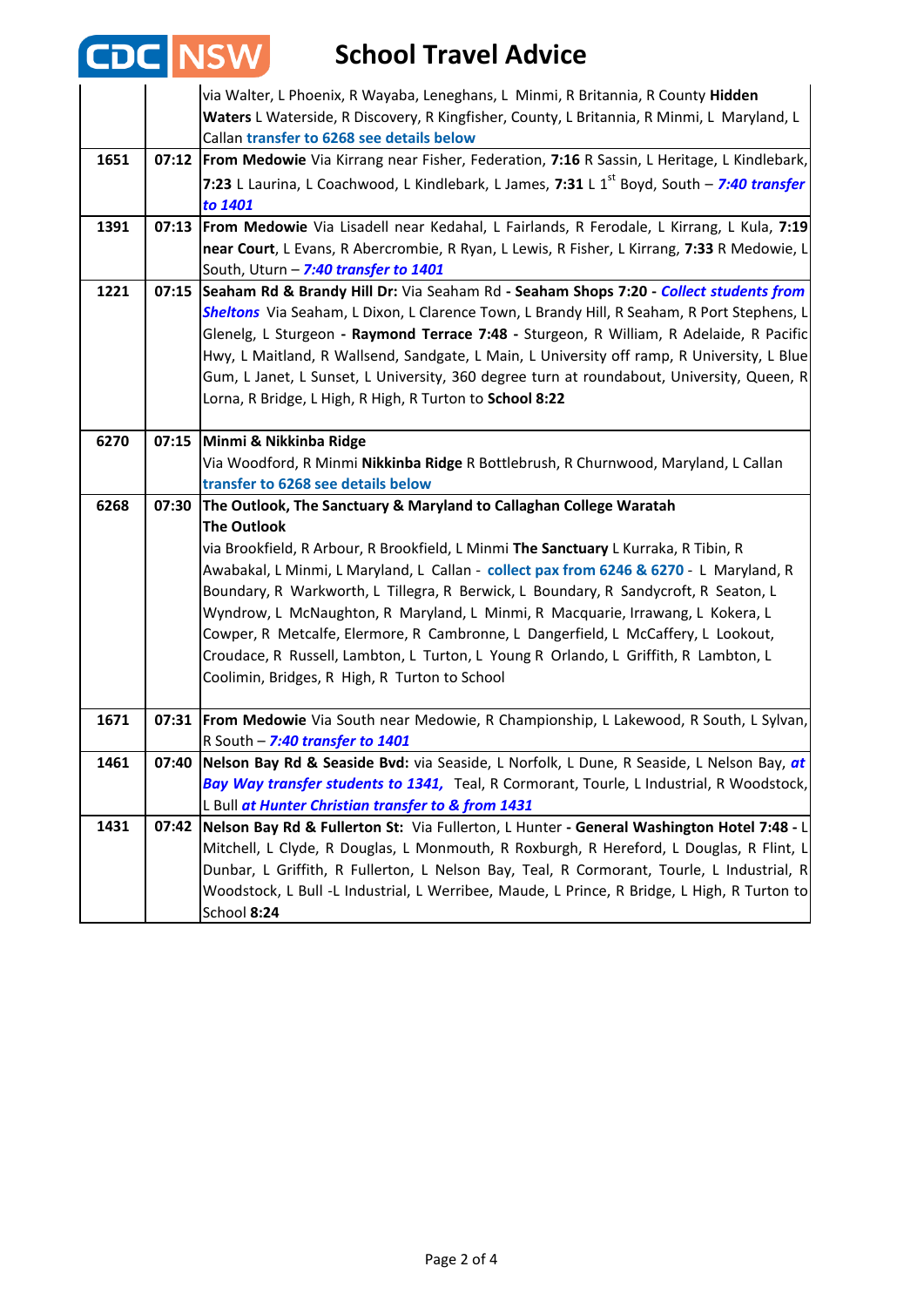

## AFTERNOON BUSES

| <b>Route</b> | <b>Time</b> | <b>Bus Route</b>                                                                                                                                                               |
|--------------|-------------|--------------------------------------------------------------------------------------------------------------------------------------------------------------------------------|
| 2554         | 14:17       | To Stockton Via Young St, RParkview, RGeorgetown, R Turton, R Station, R Platt, over                                                                                           |
| Mon          |             | Railway Bridge, Railway, Hanbury, Vine, L Industrial, R Tourle, Cormorant, over Stockton                                                                                       |
| Only         |             | Bridge, Nelson Bay, R Fullerton, L Griffith, R Dunbar, R Flint, L Douglas, L Clyde, R Mitchell,                                                                                |
|              |             | R Hunter, RFullerton2:45                                                                                                                                                       |
| 1202         | 14:52       | To Tanilba Bay, Lemon Tree Passage Via Turton, R Station, R Platt, over Railway Bridge,                                                                                        |
| Mon          |             | Railway, Hanbury, R Maitland, L Havelock, L Crebert, R Vine, L Industrial, R Tourle,                                                                                           |
| Only         |             | Cormorant, Teal, Nelson Bay, L Lemon Tree Passage, L Michael Dr, Turns around at                                                                                               |
|              |             | Community Hall then L Lemon Tree Passage, L Rookes, L Lemon Tree Passage, R Brownes, R                                                                                         |
|              |             | Lemon Tree Passage, L Ave of the Allies, L Poilus, R Clemenceau, L President Poincare, L                                                                                       |
|              |             | Peace, Tanilba, L Admiralty, R Caswell, R Tanilba, Peace, R Diggers, R President Wilson, L                                                                                     |
|              |             | Lemon Tree Passage, L Fairlands, R Tanilba, R Wychewood, R Strathmore, L Fairlands, L                                                                                          |
|              |             | Lemon Tree Passage, R Kenneth, L Elaine, L Gould, R Meredith, L Shearman, R Russell, L<br>Marine, L Francis, R Morton, R Cook, R Meredith - Lemon Tree Passage Shops           |
|              |             |                                                                                                                                                                                |
| 1272         | 15:00       | To Seaham, Clarence Town from Cnr High & Turton: L Turton, R Station, R Platt, over                                                                                            |
|              |             | Railway Bridge, Railway, L Crebert, R Barton, R Bull, L Industrial, R Maitland over Hexham                                                                                     |
|              |             | Bridge, Pacific Hwy, L roundabout, L old Pacific Highway, L Elkin, L Adelaide, R William, R                                                                                    |
|              |             | Irrawang, R Glenelg, R Sturgeon - Raymond Terrace - L William, R Port Stephens, L William                                                                                      |
|              |             | Bailey, Seaham, L Brandy Hill, R Clarence Town, R Cross, R Torrence, L Warren - Seaham                                                                                         |
|              |             | Shops - L Dixon, R Clarence Town - Clarence Town -                                                                                                                             |
|              |             |                                                                                                                                                                                |
|              |             |                                                                                                                                                                                |
| 1001         | 15:02       | To Stockton Via Turton, R Station, Platt, Hanbury, Vine, R Industrial, R Ingall, R Crebert, R                                                                                  |
|              |             | Barton, R Bull, L Industrial, R Tourle, Cormorant, L Teal - Stockton Bridge - Nelson Bay, R                                                                                    |
|              |             | Fullerton, L Griffiths, R Dunbar, R Flint, L Douglas, R Hereford, L Roxburgh, L Monmouth, R                                                                                    |
|              |             | Douglas, L Clyde, R Mitchell - Stockton Wharf -                                                                                                                                |
|              |             |                                                                                                                                                                                |
| 1202         | 15:05       | To Tanilba Bay, Lemon Tree Passage Via Turton, R Station, R Platt, L Railway, R Hanbury, R                                                                                     |
| Tue to       |             | Maitland, L Havelock, L Crebert, R Vine, L Industrial, R Tourle, Cormorant, L Teal - Stockton                                                                                  |
| Fri Only     |             | Bridge - Nelson Bay, L Lemon Tree Passage, L Michael, turn around at Community Hall,<br>Michael, L Lemon Tree Passage, L Rookes, L Lemon Tree Passage, R Brownes, R Lemon Tree |
|              |             | Passage, L Ave of the Allies, L Poilus, R Clemenceau, L President Poincare, L Peace, Tanilba,                                                                                  |
|              |             | L Admiralty, R Caswell, R Tanilba, Peace, R Diggers, R President Wilson, L Lemon Tree                                                                                          |
|              |             | Passage, L Fairlands, R Tanilba, R Wychewood, R Strathmore, L Fairlands, L Lemon Tree                                                                                          |
|              |             | Passage, R Kenneth, L Elaine, L Gould, R Meredith, L Russell, L Marine, L Francis, R Morton,                                                                                   |
| 1251         | 15:07       | To Fern Bay, Seaside, Fullerton Cove, Williamtown, Tanilba Bay, Mallabula, Lemon Tree                                                                                          |
|              |             | Passage Via Turton, R Station, R Platt over Railway Terrace Hanbury, R Maitland, L                                                                                             |
|              |             | Havelock, L Crebert, R Barton, R Bull, L Industrial, R Tourle-South Arm, L Teal, across                                                                                        |
|              |             | Stockton Bridge, Nelson Bay - Fern Bay Shops - Nelson Bay, R Seaside, 3:40 L Norfolk, L                                                                                        |
|              |             | Dune R Seaside, Fullerton Cove - Fullerton Cove - Fullerton Cove, L Nelson Bay - Salt Ash                                                                                      |
|              |             | 3:55- Nelson Bay, L Lemon Tree Passage, L Avenue of the Allies, L Poilus, R Clemenceau, L                                                                                      |
|              |             | President Poincare, L Peace, Tanilba, L Admiralty, R Caswell, R Admiralty, Tanilba, Peace, R                                                                                   |
| 6295         | 15:10       | <b>Callaghan College Waratah to Maryland &amp; Minmi</b>                                                                                                                       |